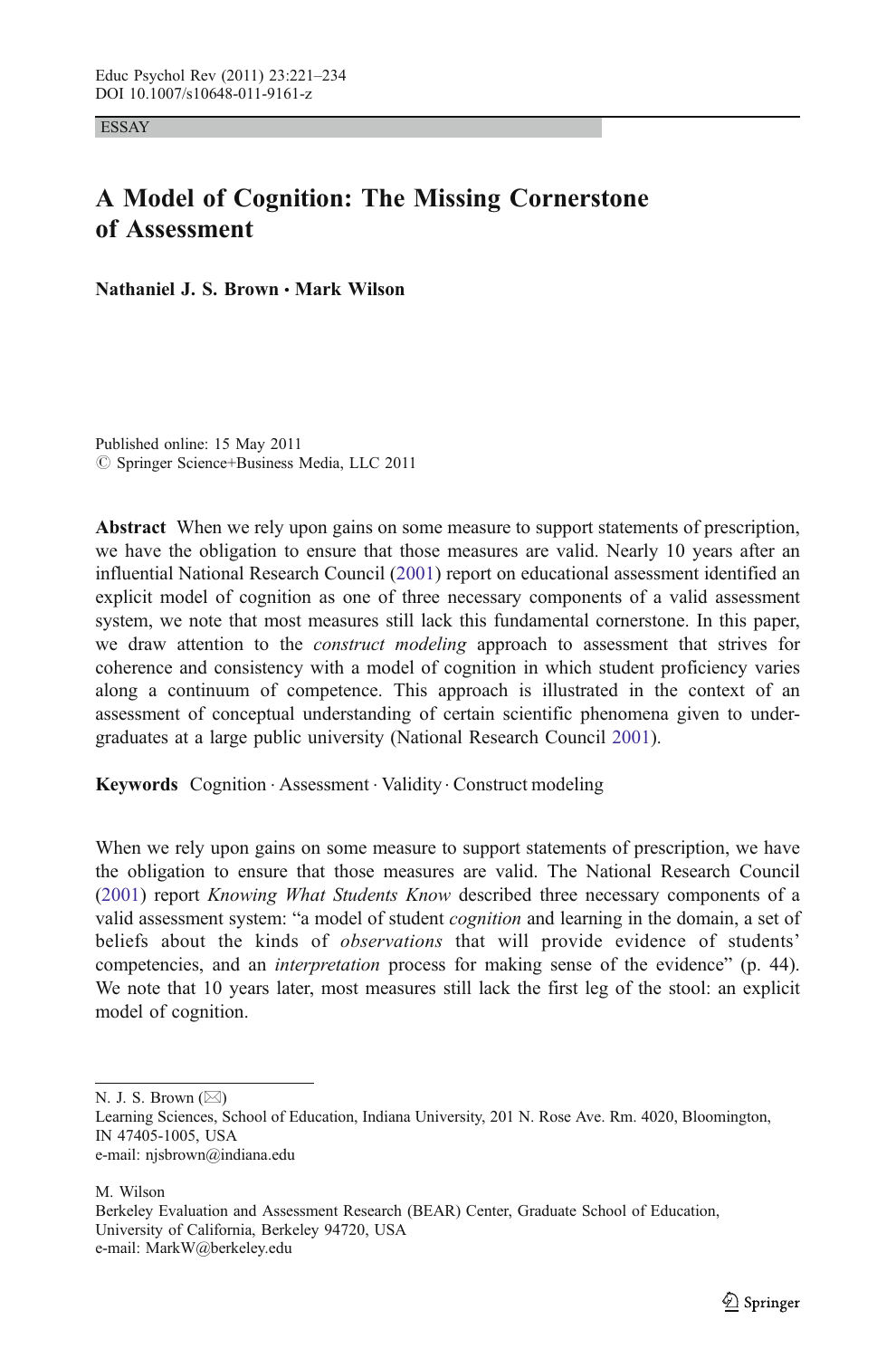## Cornerstones of Assessment

Expanding upon the National Research Council (NRC [2001\)](#page-12-0) model, we characterize the practice of assessment as a cyclical process involving four steps (Fig. 1). Any cycle of assessment starts with a question, the answer to which will be a ranking (as in norm referencing), characterization (as in criterion referencing), or decision (as in establishing cut points). Each of these answers requires us to *measure* something—to determine the values of one or more latent variables representing, for example, abilities, attitudes, aptitudes, activations, or effectivities. The four steps in the cycle are (1) observing: eliciting performances assumed to depend upon the latent variable(s), leading to a set of observations; (2) scoring: categorizing different observed performances and assigning them relative value, or *scores*; (3) *summarizing*: combining the values of the individual performances to yield measures of each latent variable, and (4) interpreting: using the measures of the latent variable(s) to answer the question.

In order to carry out the practice of assessment, tools are required to mediate and accomplish each of these four steps (Fig. [2\)](#page-2-0). Observations are elicited by designed tasks, scores are assigned with the aid of a set of *scoring guides*, summary measures are the result of applying a measurement model to the individual scores, and interpretation of the measures depends upon a *model of cognition*. Together, these four are the cornerstones of any assessment instrument (Fig. [3](#page-2-0)).

This cornerstone model of assessment practice is intended to be sufficiently general to accommodate a wide range of assessment purposes and models of cognition. The purpose of assessment may be formative or summative and may provide information for immediate, close, proximal, distal, or remote stakeholders (Hickey *et al.* [2006;](#page-12-0) Ruiz-Primo *et al.* [2002](#page-12-0)). A particular model of cognition may be unidimensional or multidimensional, involve variables that are continuous or discrete and bounded or unbounded, locate cognition within individuals, groups, or activity systems, and represent cognitive processes ranging from simple recall to ill-defined real-world problem solving.

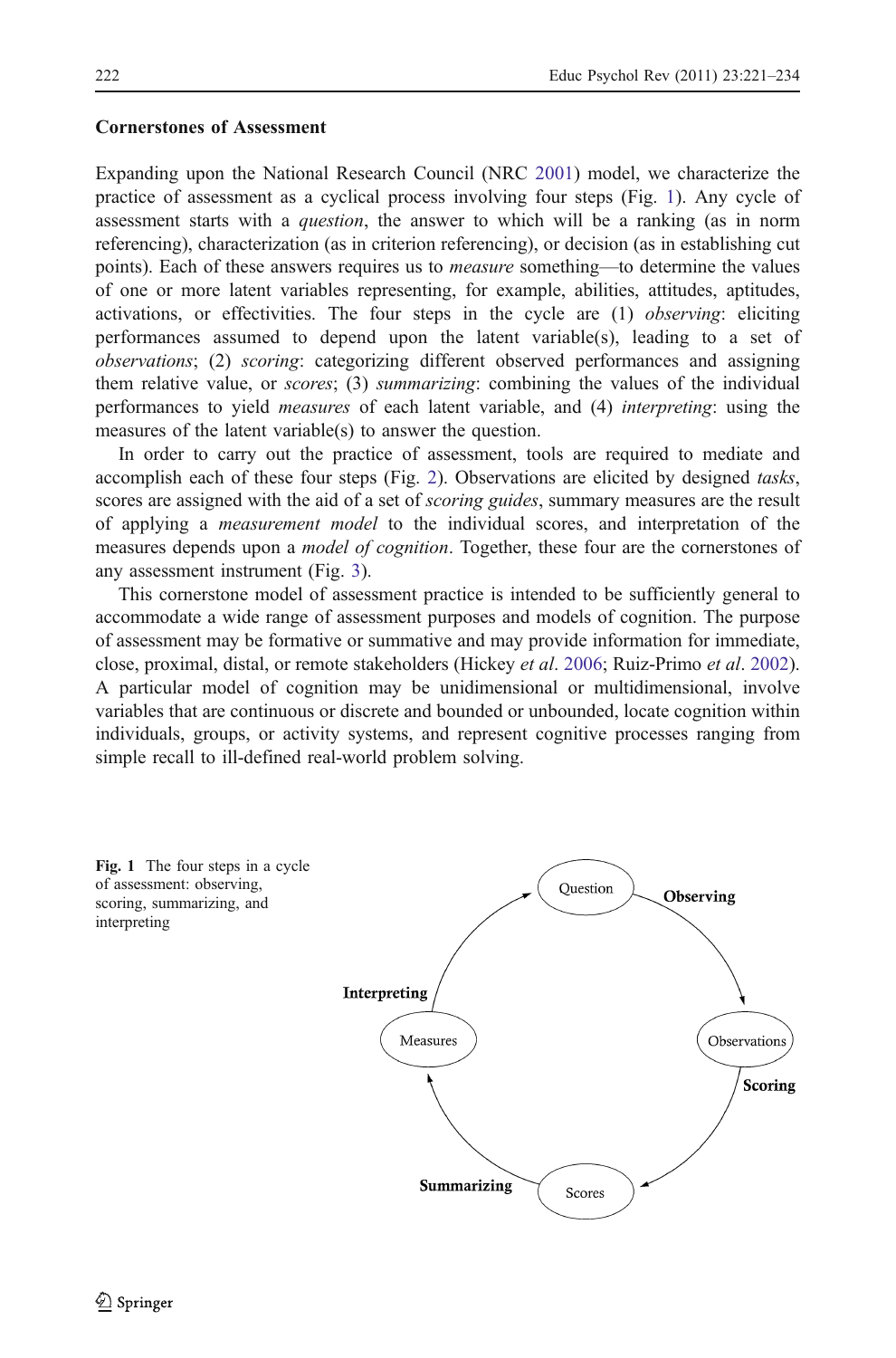<span id="page-2-0"></span>

## Instrument Development and Validity

Instruments are generally developed following the path shown in Fig. [4](#page-3-0). In this path, items are developed first with the guidance of content experts. After the items are written, scoring guides are developed to score possible responses. The items are then pilot tested with a sample from the intended population. Their raw scores are subsequently analyzed to produce scale scores. At this point, items are analyzed using statistical methods to examine their measurement properties. Assuming the item statistics are satisfactory, the instrument is considered finished. When time and money permit, or when poor results demand, a second development cycle begins using the results of the calibration to suggest revisions to the items. Note that throughout this process, the model of cognition is marginalized or ignored.

While cyclical, this model of a development cycle is fundamentally orderly in that the development of each successive cornerstone depends primarily, if not solely, upon the cornerstone that immediately proceeds it in the cycle. Likewise, current conceptions of validity that focus on gathering evidence to support inferences within an interpretive

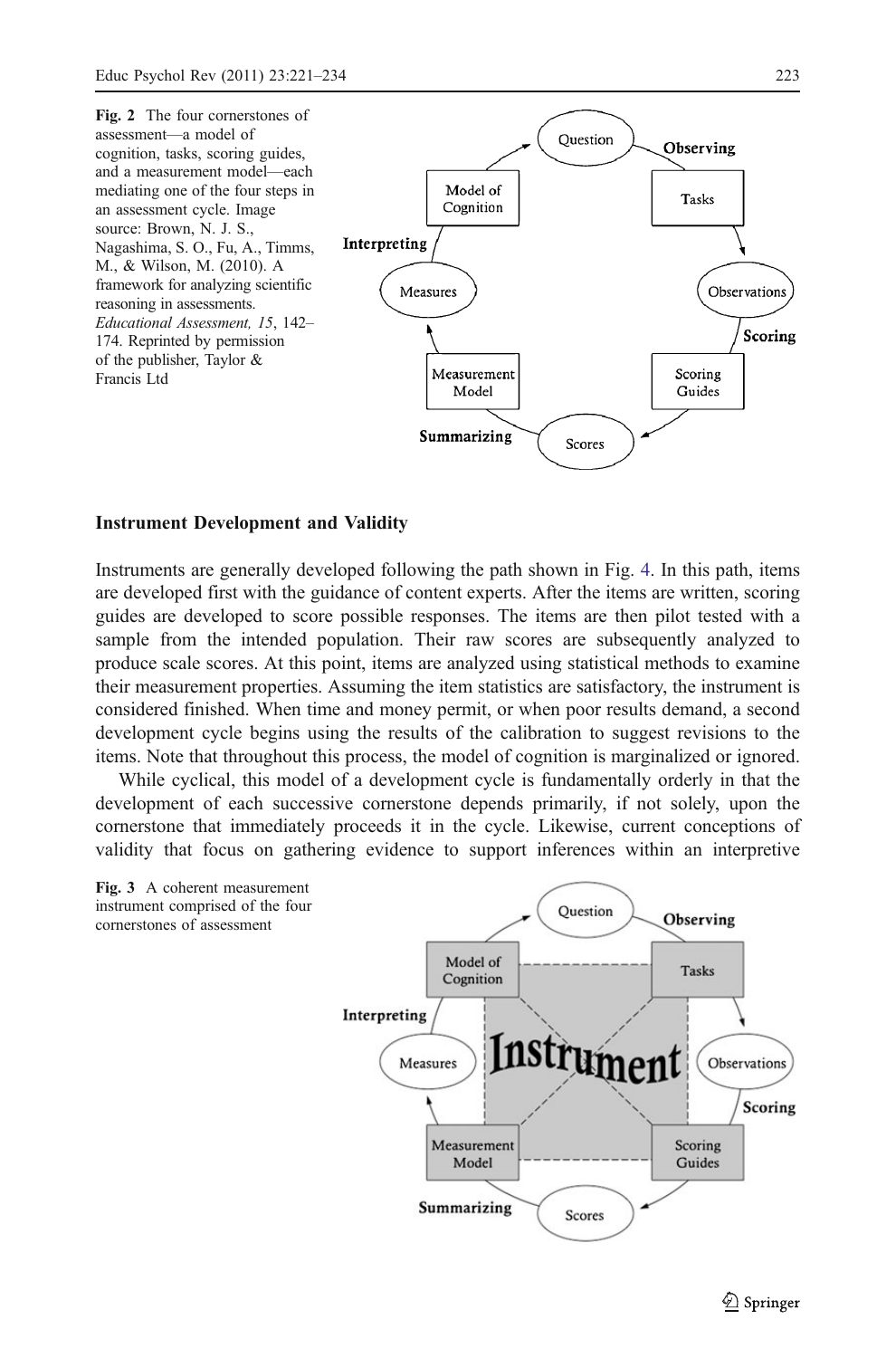<span id="page-3-0"></span>

Fig. 4 The four steps of traditional instrument development and validation, consisting of an initial item development followed by a repeating cycle of scoring guide development, pilot testing, and item analysis

argument (American Educational Research Association et al. [1999;](#page-12-0) Cronbach [1988](#page-12-0); Kane [2001;](#page-12-0) Messick [1989;](#page-12-0) Mislevy [1996\)](#page-12-0) implicitly associate forms of evidence with single cornerstones and the assessment stages they mediate. For example, consider the development of a typical assessment consisting of a set of multiple-choice items. The scoring guide for each item is the list of possible choices—the correct answer and the distracters—presented to the student. This list is typically generated with the items, and only the items, in mind, drawing upon a task decomposition provided by content experts and/or actual student responses to the items. Consideration is given to whether the scoring guide accurately represents the sorts of things that students are likely to say and whether those responses accurately indicate the presumed underlying cognitive processes. In the most recent Standards for educational and psychological testing (American Educational Research Association et al. [1999\)](#page-12-0), this is referred to as evidence based on response processes. In the eight-stage validation model of Crooks et al. ([1996\)](#page-12-0), this is referred to as the scoring link (see also Kane [2006](#page-12-0)). In Messick's ([1995\)](#page-12-0) construct framework, this is referred to as the substantive aspect. During this stage in the development and validation cycle, the connection between the tasks and the scoring guides is foregrounded, while the measurement model and the model of cognition are backgrounded.

We take issue with this orderly approach, arguing instead that all four cornerstones should be foregrounded at each stage of development and validation. Instead of focusing on the current and immediately prior cornerstone, developers should consider the coherence of the entire instrument as they develop cornerstones that are explicitly tied to the others. In our experience, the development and pilot testing of each cornerstone reveal potential problems and sources of incoherence that require tweaking to most, if not all, the cornerstones. Consistent with the recommendations of the NRC ([2001](#page-12-0)) report, we believe the *relationships* between the cornerstones, illustrated in Fig. [3](#page-2-0) by the dashed lines, are the true foundations of internal validity.<sup>1</sup> Of particular importance is the consistency

 $<sup>1</sup>$  By using the term *internal validity*, we mean to exclude for the moment discussion of evidence based on</sup> relations to other variables and evidence based on consequences of testing (American Educational Research Association et al. [1999](#page-12-0)).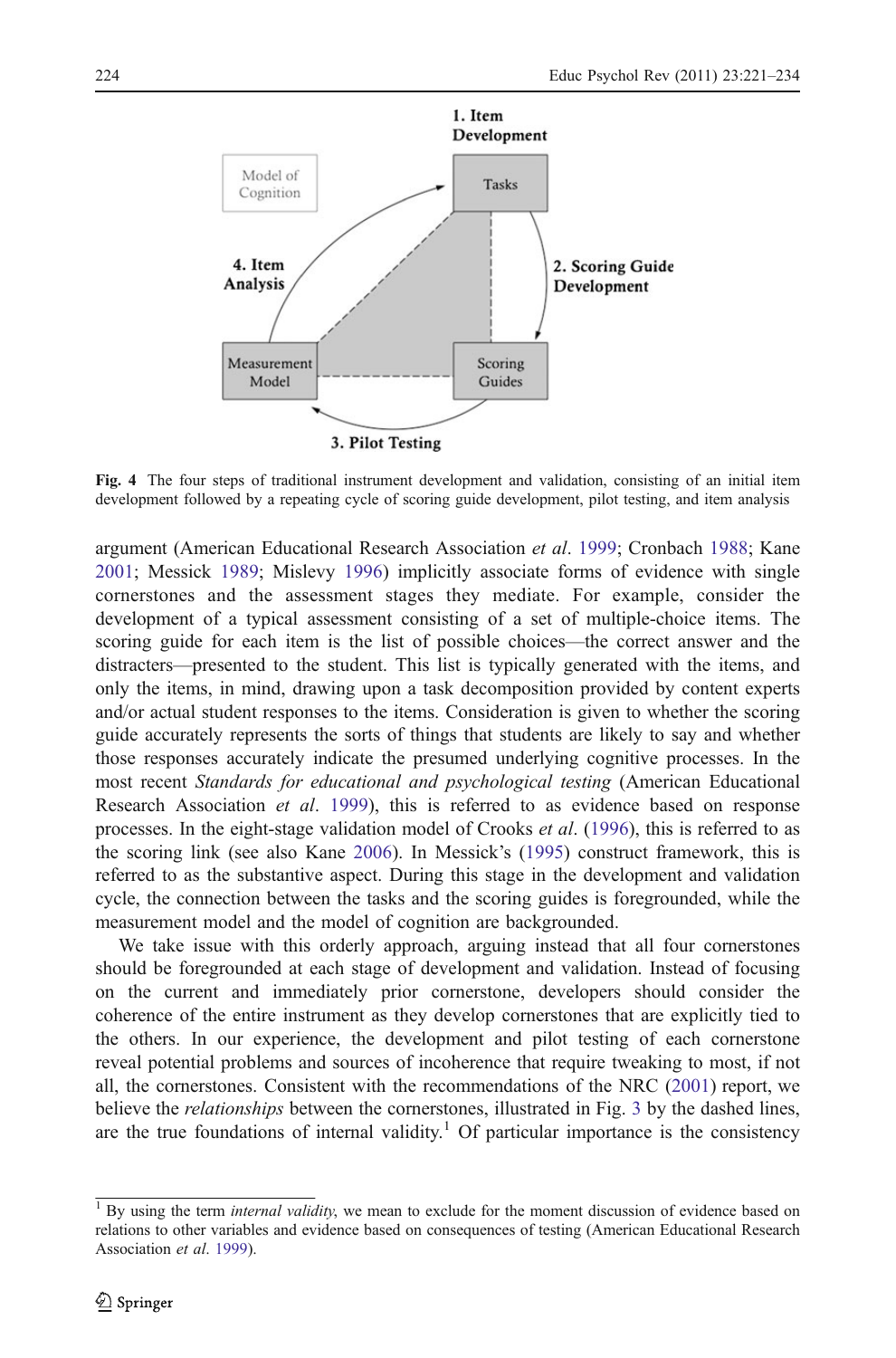between the tasks, scoring guides, and measurement model and an explicit model of cognition.

#### The Missing Cornerstone: A Model of Cognition

The model of cognition "refers to a theory or set of beliefs about how students represent knowledge and develop competence in a subject domain" (National Research Council [2001,](#page-12-0) p. 44). Describing what he calls *standard test theory*, Mislevy ([1996\)](#page-12-0) argues that most educational measurement lacks such a model of cognition. Instead, standard uses of classical test theory, generalizability theory, item response theory, and factor analysis or structural equation modeling are bound up in a paradigm of behavioral psychology in which the target of interest is "a summary of a behavioral tendency in a class of stimulus situations—an overall proficiency in the prescribed domain of tasks" (Mislevy [1996,](#page-12-0) pp. 386–387). As a consequence, the valid interpretations of test scores are limited:

Through the use of standard test theory, evidence can be characterized and brought to bear on inferences about students' overall proficiency in behavioral domains, for determining students' levels of proficiency, comparing them to other students or to a standard, or gauging changes from one point in time to another. Conjectures about the nature of this proficiency or how it develops falls largely outside the mental measurement paradigm's universe of discourse (Mislevy [1996,](#page-12-0) p. 388).

In educational assessment, and in classroom assessment particularly, the nature of the proficiency and how it develops is of critical importance. Having a model of how students represent knowledge and develop competence strongly benefits curriculum, instruction, and evaluation (National Research Council [2001\)](#page-12-0). In terms of curriculum, a model of cognition supports the development of more effective sequences of content delivery and classroom activities, consistent with how material is more naturally, more accessibly, or more efficiently learned. In terms of instruction, a model of cognition permits the meaningful interpretation of assessment results in terms of what students know, guiding choices about what needs to be reviewed and what instruction should target next. In terms of evaluation, a model of cognition ensures that the competencies we value go beyond behavioral tendencies to include constructs such as higher-order cognitive processes, new literacies, and twenty-first century skills (Jenkins [2009](#page-12-0)).

In this paper, we draw attention to an assessment practice—construct modeling (Wilson [2005\)](#page-13-0)—in which the model of cognition is defined by one or more proficiencies represented by unbounded continuous latent variables. This is a relatively simple yet flexible and powerful model of cognition. For each proficiency, values vary along a continuum from intuition (large negative values of proficiency) to expertise (large positive values of proficiency). In this model, focus is shifted away from disconnected and individually acquired knowledge and skills. Instead, learning is conceived as progress toward higher levels of sophistication and competence as new knowledge is linked to existing knowledge and deeper understandings are developed. The growing importance of this perspective is evident behind the recent interest in learning progressions in science education (National Research Council [2006](#page-12-0), National Research Council [2007](#page-12-0); Smith et al. [2006;](#page-13-0) Songer et al. [2009](#page-13-0); Wilson [2009\)](#page-13-0).

Construct modeling involves the explicit design, implementation, and evaluation of the four cornerstones described above. Each of these cornerstones, or *building blocks* (Wilson [2005\)](#page-13-0), is designed to embody and be consistent with the model of cognition described above (Fig. [5](#page-5-0)).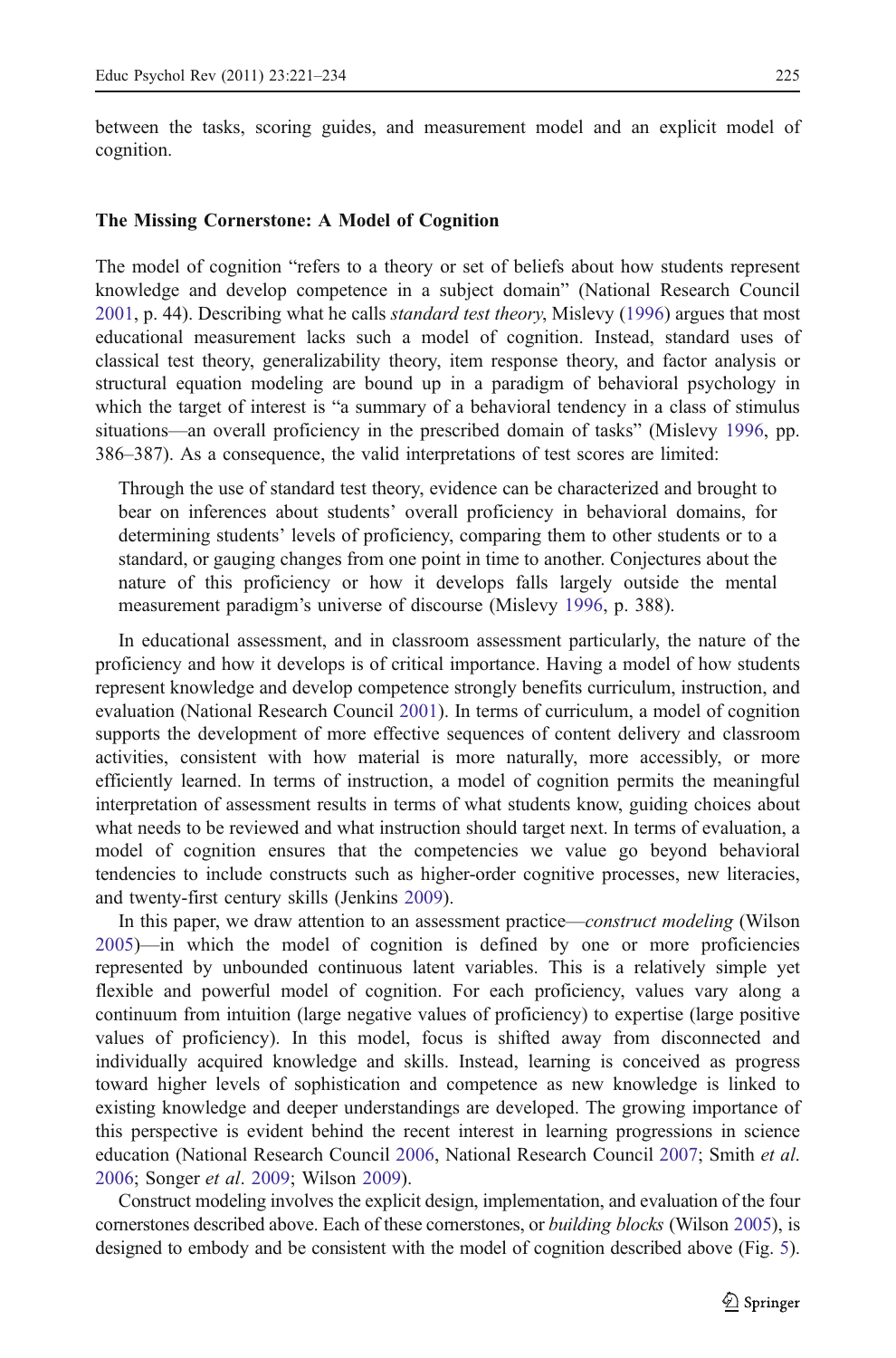<span id="page-5-0"></span>This approach is demonstrated below in the next few sections. The context is an assessment of conceptual understanding of certain scientific phenomena involving dynamic equilibrium, such as chemical phase equilibrium and solubility. This assessment, called the Multidimensional Measure of Conceptual Complexity (MMCC), was given to 103 undergraduates at a large public university taking one of three chemistry courses: general chemistry for nonmajors, general chemistry for majors, and organic chemistry (Brown [2005](#page-12-0)).

## Construct maps

A core principle of construct modeling is that assessment design should begin not with item creation, but with the development of a *construct map*. Construct maps are representations of models of cognition by which the results of the assessment can be interpreted. Without construct maps in place from the beginning, assessment designers are handicapped with a largely implicit model of cognition and no clear guidance for item developers on how to create assessments with construct validity. A key insight here is that the *content* experts to whom we turn are often not *construct* experts. Cognitive research has shown that experts are expert in part because they see past the surface features of their domain that are most salient for novices (Chase and Simon [1973;](#page-12-0) Chi et al. [1981\)](#page-12-0). Consequently, while possessing content knowledge, experts often lack sufficient pedagogical content knowledge about how their domain is understood and best learned by novices (Shulman [1986,](#page-13-0) [1987](#page-13-0)). This makes it difficult for them to design easier items that more effectively measure the proficiency of beginning students. As such, a construct map developed with the help of teachers, educational psychologists, professionals in related areas, and measurement experts, in addition to content experts, is a key means for establishing the construct validity of the assessment.

Having undergone several iterations during development, one of the construct maps for the MMCC is shown in Fig. [6](#page-6-0). Note the bidirectional arrow representing greater and fewer amounts of the construct in question: conceptual depth.

#### Items design

An items design is an explicit framework for designing tasks that most effectively elicit evidence of the latent proficiency, as represented by the construct maps. The items design is



3. Pilot Testing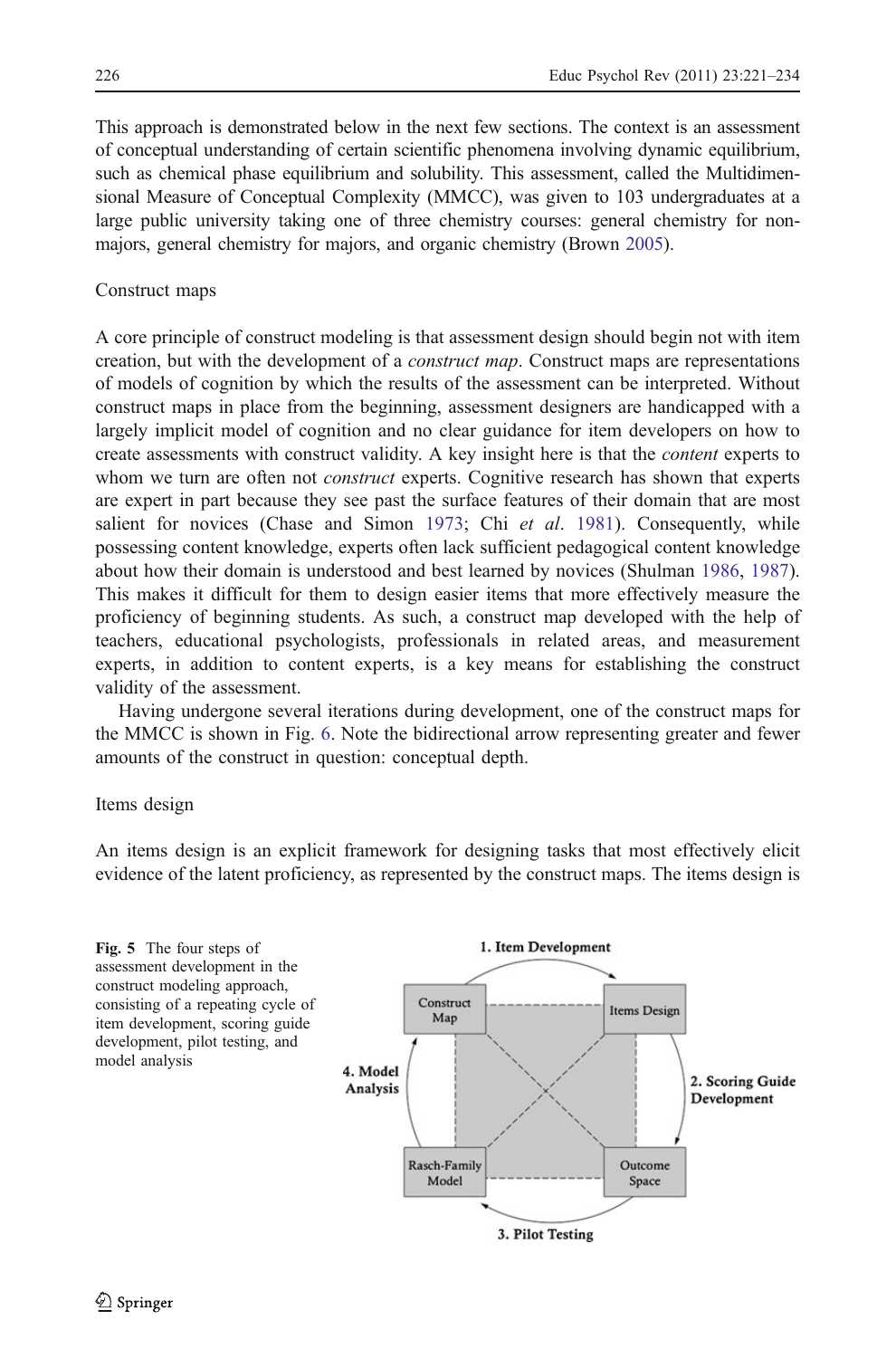<span id="page-6-0"></span>

|                  |                     | <b>Description of Person</b>                                                                                                                                                 |
|------------------|---------------------|------------------------------------------------------------------------------------------------------------------------------------------------------------------------------|
| <b>Emergent</b>  | B<br>$A_1$          | The phenomenon is seen as an emergent property of a system,<br>made up of interacting components. The system evolves over<br>time, eventually producing the observed effect. |
| Multiple         | ► B                 | The phenomenon is seen as an effect produced by multiple<br>causal elements. All are necessary; if one is removed the effect<br>is not produced.                             |
| <b>Justified</b> | $A + \rightarrow B$ | The phenomenon is seen as an effect produced by a single<br>causal element. Justification or a mechanism is necessary.                                                       |
| Causal           | $\rightarrow$ B     | The phenomenon is seen as an effect produced by a single<br>causal element. Justification or a mechanism is not necessary.                                                   |
| Acausal          | B                   | The phenomenon is seen as an instantiation of reality.<br>No cause is necessary.                                                                                             |
| None             | R ?!?               | The phenomenon is surprising. No explanation seems possible.                                                                                                                 |

Fig. 6 A construct map illustrating the model of cognition associated with the construct conceptual depth, comprised of six ordered, qualitatively distinct kinds of cognition

a tool that structures observing so that the observations are most likely to be useful, informative, and easily interpretable with respect to the latent proficiency.

The MMCC used open-ended items that were designed to elicit responses at all levels of the construct. Open-ended items are not a requirement of the construct modeling approach, however. Ordered multiple-choice items are an attempt to explicitly connect scoring guides to the model of cognition by designing distracters that map to specific regions of the construct (Briggs et al. [2006\)](#page-12-0). As Briggs et al. have demonstrated, this coherence has several benefits: such items typically provide more information than regular multiple-choice items and exhibit greater validity and reliability.

## Outcome spaces

Outcome spaces describe in detail the qualitatively different kinds of student response elicited by the items and map these categories of response to the levels of the construct maps. In doing so, outcome spaces are tools that facilitate the process of "scoring"—i.e., categorizing and valuing—student responses, ensuring that scores are meaningfully related to the latent proficiency. For the conceptual depth construct in the MMCC, an outcome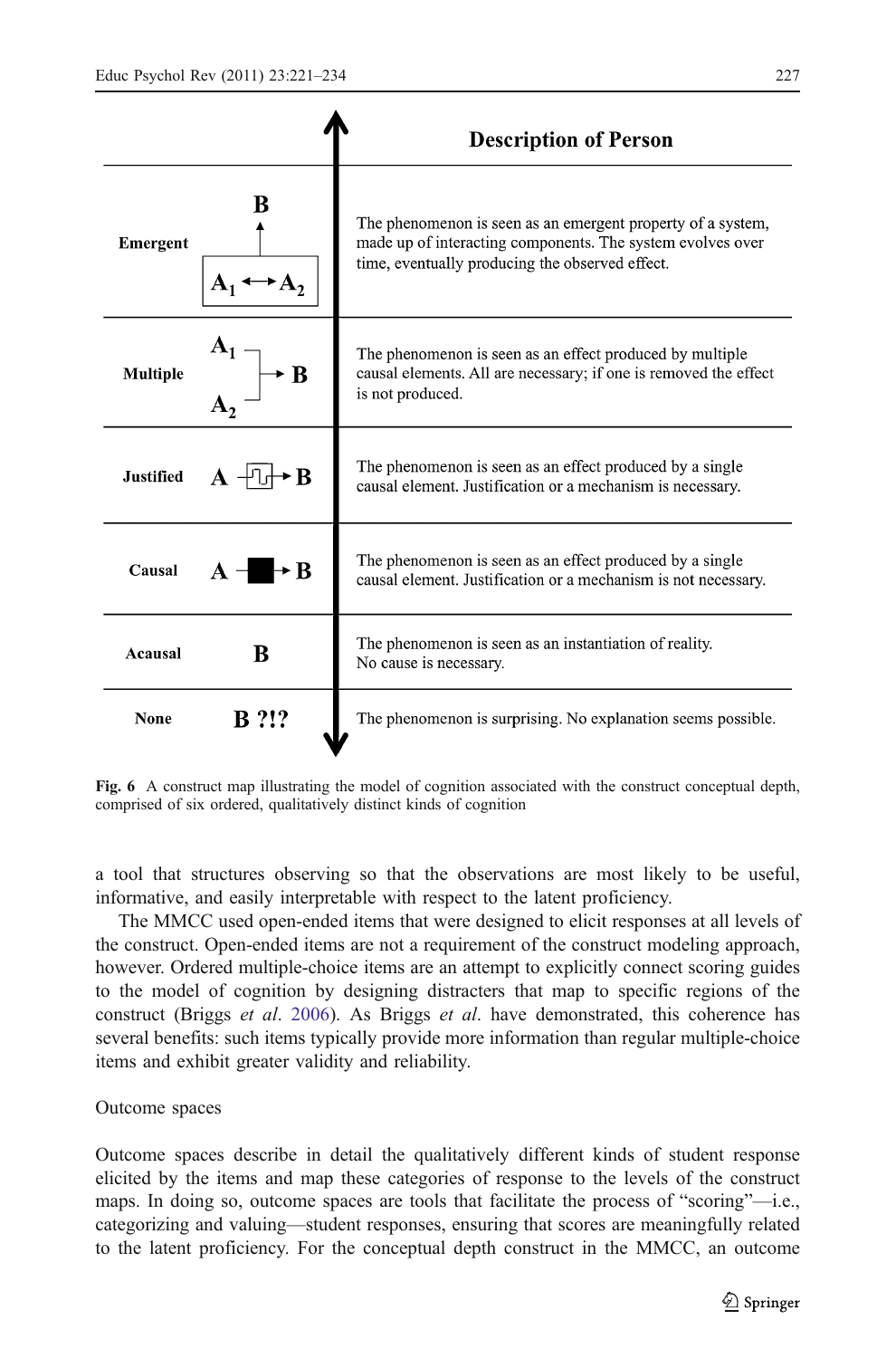<span id="page-7-0"></span>space was developed using an iterative process in which the levels of the construct map (Fig. [6\)](#page-6-0) were reconciled with a phenomenographic analysis (Marton [1986\)](#page-12-0) of actual student responses to the items (Fig. 7).

# Measurement model

We choose as our measurement approach the Rasch model and its associated family of models because they have features that we believe to be particularly suitable for use in the construct mapping formulation. The Rasch model family parameterizes the persons and items in a way that is directly interpretable in terms of the construct map and, hence, the model of cognition described above. Although more complex item response models such as the 2PL and 3PL models allow a somewhat more detailed modeling of the items (while having the same model for the person), their results cannot be readily expressed using the visual representation of the empirical construct map we call a Wright map. The Wright map, as we will illustrate below, is central to the interpretation and ease of use of the assessment results. The cost of using the Rasch model is that more items need to be developed in the first case, as fewer will be found to fit the simpler (and hence, more rigorous) Rasch model.

|                  |                                      | <b>Description of Response</b>                                                                                                                   | <b>Score</b> |
|------------------|--------------------------------------|--------------------------------------------------------------------------------------------------------------------------------------------------|--------------|
| Emergent         | В<br>$A_1 \rightarrow A_2$           | " $A_1$ and $A_2$ happen. Over time, they interact and<br>evolve, until eventually B happens. Meanwhile,<br>$A_1$ and $A_2$ continue to happen." | 5            |
| <b>Multiple</b>  | $\mathbf{A}_1$<br>$\triangleright$ B | " $A_1$ and $A_2$ cause B when they both happen at the<br>same time."                                                                            |              |
| <b>Justified</b> | $\rightarrow$ B<br>${\bf A}$         | "A causes B, and this is how."                                                                                                                   | 3            |
| Causal           | $\rightarrow$ B<br>${\bf A}$ –       | "A causes B."                                                                                                                                    | 2            |
| Acausal          | B                                    | "B happens because that's what happens."                                                                                                         | 1            |
| None             | B ?!?                                | "I can't explain why B happens."                                                                                                                 | O            |

Fig. 7 An outcome space for the construct conceptual depth, comprised of six ordered, qualitatively distinct types of response scored from 0 to 5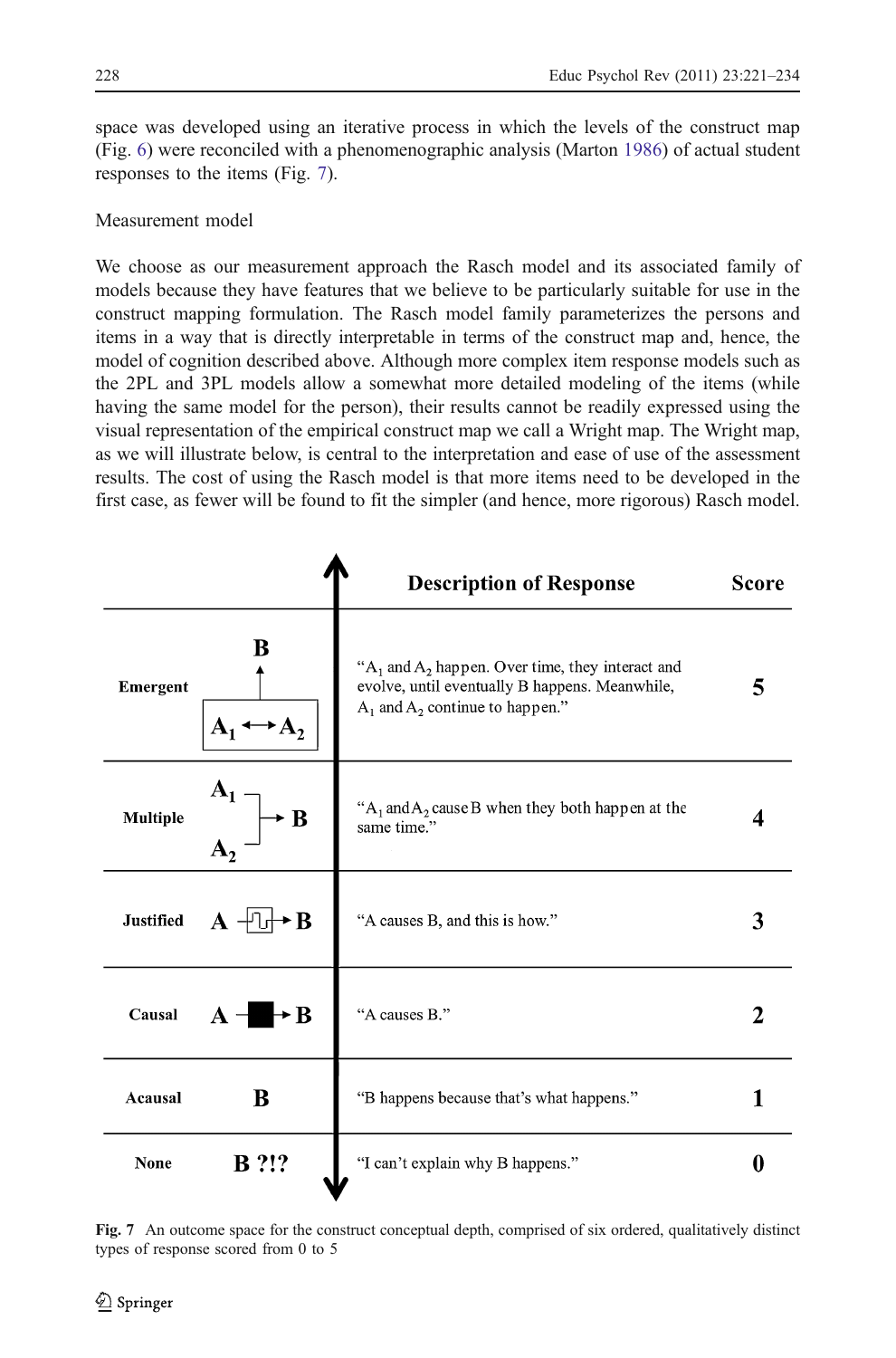However, we have found this to be a relatively small burden in development, as many items are modified or discarded during development for a multitude of reasons beyond this issue of model fit.

The polytomous response data from the MMCC were modeled using Masters' ([1982\)](#page-12-0) partial credit model (PCM). The PCM is a submodel of the multidimensional random coefficients multinomial logit model, which accommodates a wide range of Rasch family models for which item response probabilities can be modeled by a set of random variables usually associated with person proficiencies and fixed parameters usually associated with item difficulties (Adams et al. [1997](#page-11-0)).

The proficiency of each person ( $n=1, ..., 103$ ) was modeled by a random variable,  $\theta_n$ . A set of  $I=9$  items  $(i=1, ..., I)$  each permits the completion of  $K_i$  steps  $(k=1, ..., K_i)$  between response category  $k-1$  and the next highest response category k. The maximum possible  $K_i$ for each item, K, is  $K=5$ ; the actual value of  $K_i$  is less for items for which not all possible response categories were observed in the data. For each item, the difficulty of each step was modeled by a fixed parameter,  $\delta_{ik}$ .

The item response probability model, which models the probability of person  $n$ achieving score  $X_{in} = k$  on item *i*, is given by:

$$
P(X_{in} = k) = \frac{\exp\left(k\theta_n - \sum_{j=0}^{k} \delta_{ij}\right)}{\sum_{h=0}^{K_i} \exp\left(h\theta_n - \sum_{j=0}^{h} \delta_{ij}\right)},
$$

where  $\delta_{i0}$ ≡0. The sum of the average of the step difficulty parameters for each item,

$$
\sum_{i=1}^I \frac{1}{K_i} \sum_{j=1}^{K_i} \delta_{ij},
$$

was defined to be zero to identify a unique set of estimated item difficulties.

### Estimation

Step parameters were estimated using a marginal maximum likelihood procedure (Adams et al. [1997\)](#page-11-0). The distribution of the random variables representing person proficiencies was assumed to be normal with mean  $\mu$  and variance  $\sigma^2$ . Subsequently, weighted least-meansquare estimates of  $\theta_n$  were calculated (Adams *et al.* [1997\)](#page-11-0). These estimates and their standard errors were used to calculate a person separation reliability of  $r=0.7$  (Wright and Masters [1982](#page-13-0)). Weighted mean-square fit statistics and associated  $t$  values were calculated for all estimates (Adams and Wu [2011](#page-11-0); Wu [1997](#page-13-0)). The software ConQuest (Wu et al. [2007\)](#page-13-0) was used for all calculations.

### Results

When items, scoring guides, and a measurement model are designed and chosen that are consistent with the proficiency model of cognition, it becomes possible to illustrate all of the cornerstones within a single diagram, called a Wright map (Fig. [8\)](#page-9-0). A Wright map plots person proficiency and step difficulty estimates on their common interval scale. Estimates of person proficiencies on the scale are represented by the histogram on the left side of the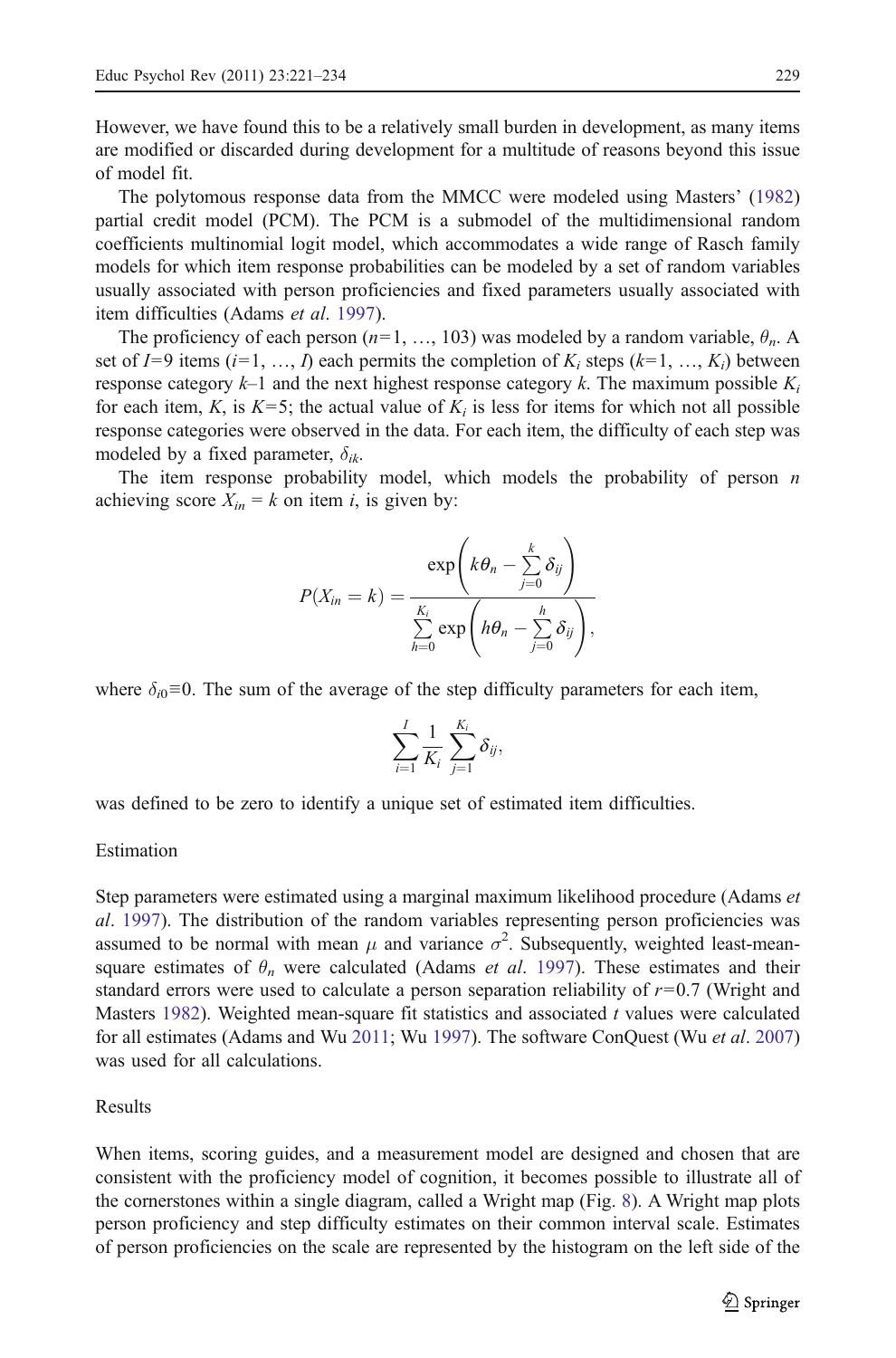<span id="page-9-0"></span>

Fig. 8 A Wright map displaying the results of analyzing data from the Multidimensional Measure of Conceptual Complexity for the construct conceptual depth. The unidimensional, scaled construct runs vertically through the figure represented by the *double-headed arrow* and the units (in logits) running from −3.0 to 3.0. Person proficiencies are displayed in the histogram to the left of the scale. Item difficulties are displayed to the *right of the scale*, with the Thurstonian thresholds for each of the nine items displayed in a separate column. *Capital letters* correspond to the levels of the construct map (and outcome space): A marks the threshold between the None and Acausal levels; C marks the threshold between the Acausal and Causal levels; J marks the threshold between the Causal and Justified levels; M marks the threshold between the Justified and Multiple levels; and  $E$  marks the threshold between the Multiple and Emergent levels. The thick horizontal lines are weighted averages of each threshold across all items, illustrating the overall relation to the construct map

figure. For ease of interpretation, step difficulty estimates have been converted into Thurstonian thresholds (Wu et al. [2007](#page-13-0)). Each threshold marks the proficiency above which a person is more likely to give a response in category k or higher  $(k, ..., K_i)$  than a response in any lower category  $(0, \ldots, k-1)$ . For each item, Thurstonian thresholds appear in a separate column on the right side of the figure. Thresholds are labeled with codes corresponding to the level names in the outcome space (Fig. [7](#page-7-0)). In general, people near the bottom of the scale are likely to give poor responses on all the items, while people near the top are likely to give proficient responses on all the items. From the item perspective, response categories represented by thresholds near the bottom of the scale are likely to be achieved by nearly all the people, while response categories represented by thresholds near the top are achieved relatively infrequently.

A Wright map allows teachers and researchers to easily make valid inferences about students' proficiency. In the example, the majority of students are located above the Causal threshold and span the Justified threshold. This means that they are able to give causal explanations for the scientific phenomena on the assessment and are struggling to justify those explanations with more than one step. The most proficient students are struggling to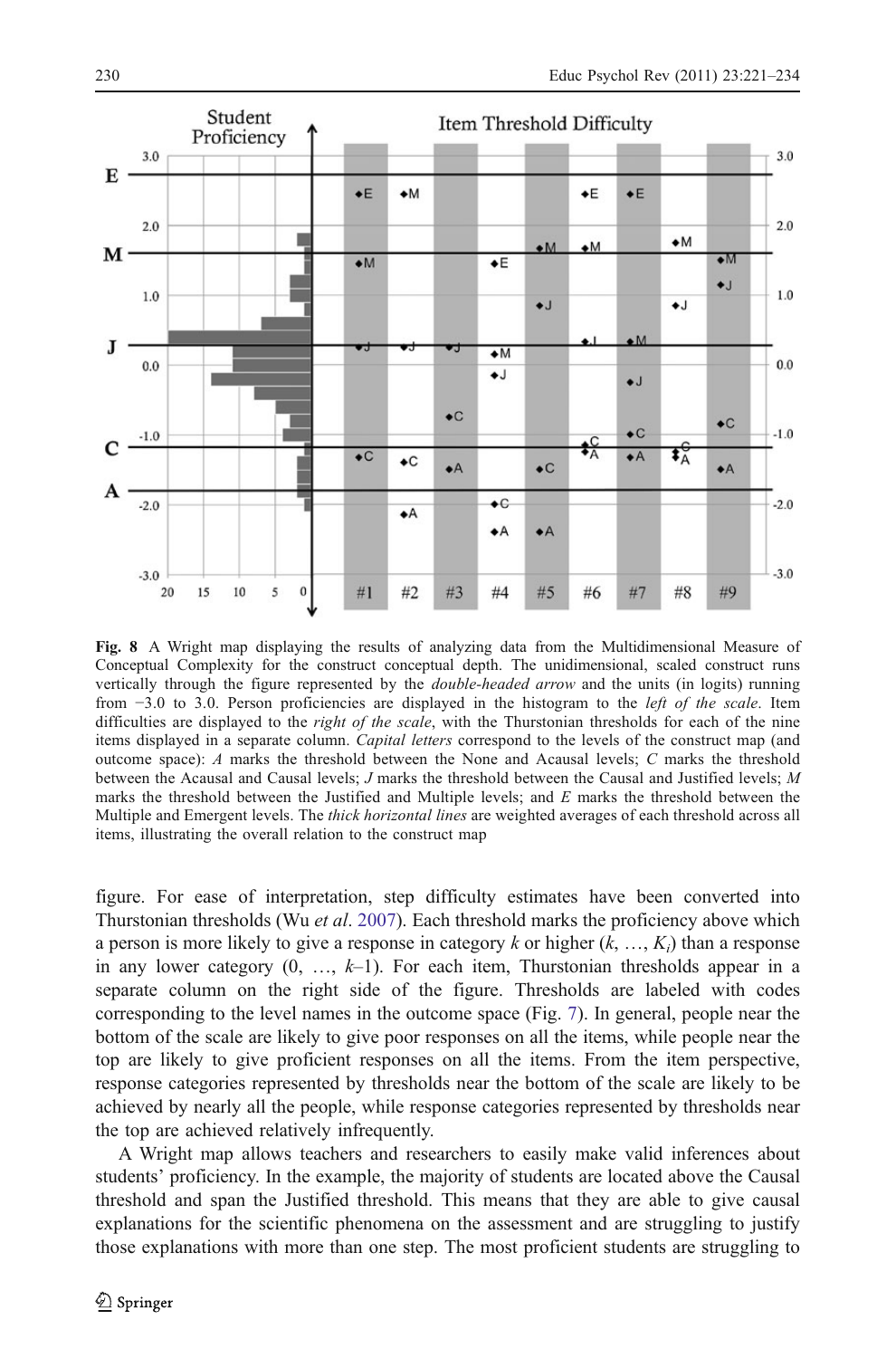<span id="page-10-0"></span>

give explanations with multiple causal elements and, as represented by their position below the Emergent threshold, have difficulty giving system-related explanations. There are exceptions, and these too are noted on the Wright map. For example, almost half of the students were able to construct an explanation with multiple causal elements for Item #4, and the most proficient students are able to give emergent explanations. This item dealt with the evaporation of water, a canonical system in undergraduate chemistry consequently, it should be no surprise that students were more familiar with this system and more able to delve deeper with their explanations.

# Improving Validity

In the traditional model of instrument development and validation (Fig. [4\)](#page-3-0), the fourth step focuses on the relationship between the measurement model and the tasks. Because of this focus, this process is usually called item analysis and positive results (e.g., adequate pointbiserial correlations) are often considered sufficient evidence of validity based on internal structure. When all four cornerstones are present and are designed to be coherent,

| Aspects of a model of cognition | Rasch family measurement model           |
|---------------------------------|------------------------------------------|
| Binary choices                  | Simple logistic (Rasch 1980)             |
| Ratings                         | Rating scale (Andrich 1978a, b)          |
| Multiple steps                  | Partial credit (Masters 1982)            |
| Multiple strategies             | Ordered partition model (Wilson 1992)    |
| Multiple sub-tasks              | Many facets (Fischer 1983; Linacre 1990) |
| Dependencies between tasks      | Item bundles (Wilson and Adams 1995)     |
| Developmental stages            | Saltus (Wilson 1989)                     |

Table 1 Measurement models of the Rasch family appropriate for various models of cognition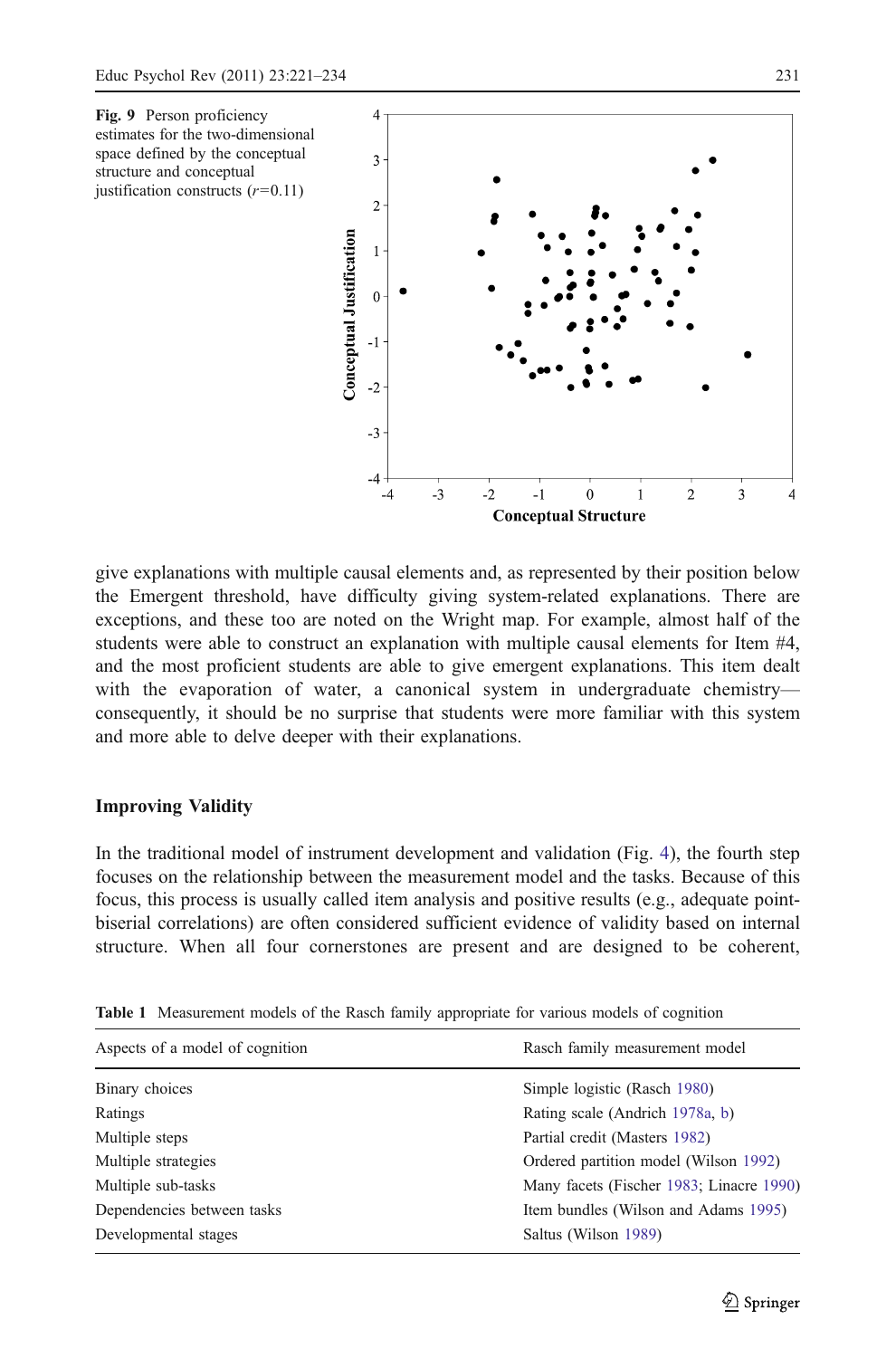<span id="page-11-0"></span>additional opportunities to strengthen the evidence for the validity of the system become available. For example, the results for the measurement model should be consistent with the model of cognition. In the construct modeling approach, this means, among other things, that the item parameter estimates should fall in the order predicted by the construct map (and have satisfactory fit statistics too). In the example above, the item fit statistics were satisfactory. However, approximately 20% of the respondents were fitting poorly. Examination of their response patterns revealed that these students were of average proficiency yet were not exhibiting any Justified responses, only Causal, Multiple, and even Emergent. This conflict with the model of cognition led to a refinement of the cognitive model, splitting apart the proficiencies of conceptual composition (the original depth construct minus the Justified level) and conceptual justification (involving the number of steps in the causal chain).

To model this multidimensional set of proficiencies, a confirmatory multidimensional item response model was used (Adams *et al.* 1[9](#page-10-0)97). The results (Fig. 9) illustrated that the two proficiencies—conceptual composition and conceptual justification—are nearly uncorrelated  $(r=0.11)$ , a striking result and one that would not have been discovered had the data not been analyzed with an explicit model of cognition in mind, one that can be compared with the other cornerstones of assessment and revised if necessary.

#### **Discussion**

Another notable effort to better synchronize tasks, scoring guides, and measurement models with explicit models of cognition is evidence-centered assessment design (Mislevy and Riconscente [2006](#page-12-0); Mislevy et al. [2002a\)](#page-12-0). While the evidence-centered approach is more often associated with task analysis and the identification of item facets and/or production rules (Mislevy [1996\)](#page-12-0), we note in passing that this approach is compatible with a construct modeling formulation (Mislevy *et al.* [2002b\)](#page-12-0). Indeed, one of the benefits of construct modeling as an assessment practice is its flexibility. In addition to the multidimensional models described above, the construct modeling framework is comprehensive and allows for specification of a variety of models given varied task formats and scoring assignments. For example, the models in Table [1](#page-10-0) are available, representing a wide range of models of cognition. Importantly, any of these models can be combined to create hybrid models under a generalized Rasch modeling framework (Adams et al. 1997; Embretson and Reise [2000](#page-12-0); De Boeck and Wilson [2004\)](#page-12-0). This gives instrument designers the freedom to design an appropriate model of cognition, based on research on how students represent knowledge and develop competence. Whichever model of cognition one chooses, the search for coherence between the four cornerstones of assessment is the key to maximizing sources of evidence that support valid statements of prescription.

# References

Adams, R., & Wu, M. (2011). The construction and implementation of user-defined fit tests for use with marginal maximum likelihood estimation and generalised item response models. In N. J. S. Brown, B. Duckor, K. Draney, & M. Wilson (Eds.), Advances in Rasch measurement (Vol. 2). Maple Grove: JAM Press.

Adams, R., Wilson, M., & Wang, W. (1997). The multidimensional random coefficients multinomial logit model. Appl Psychol Meas, 21, 1–23.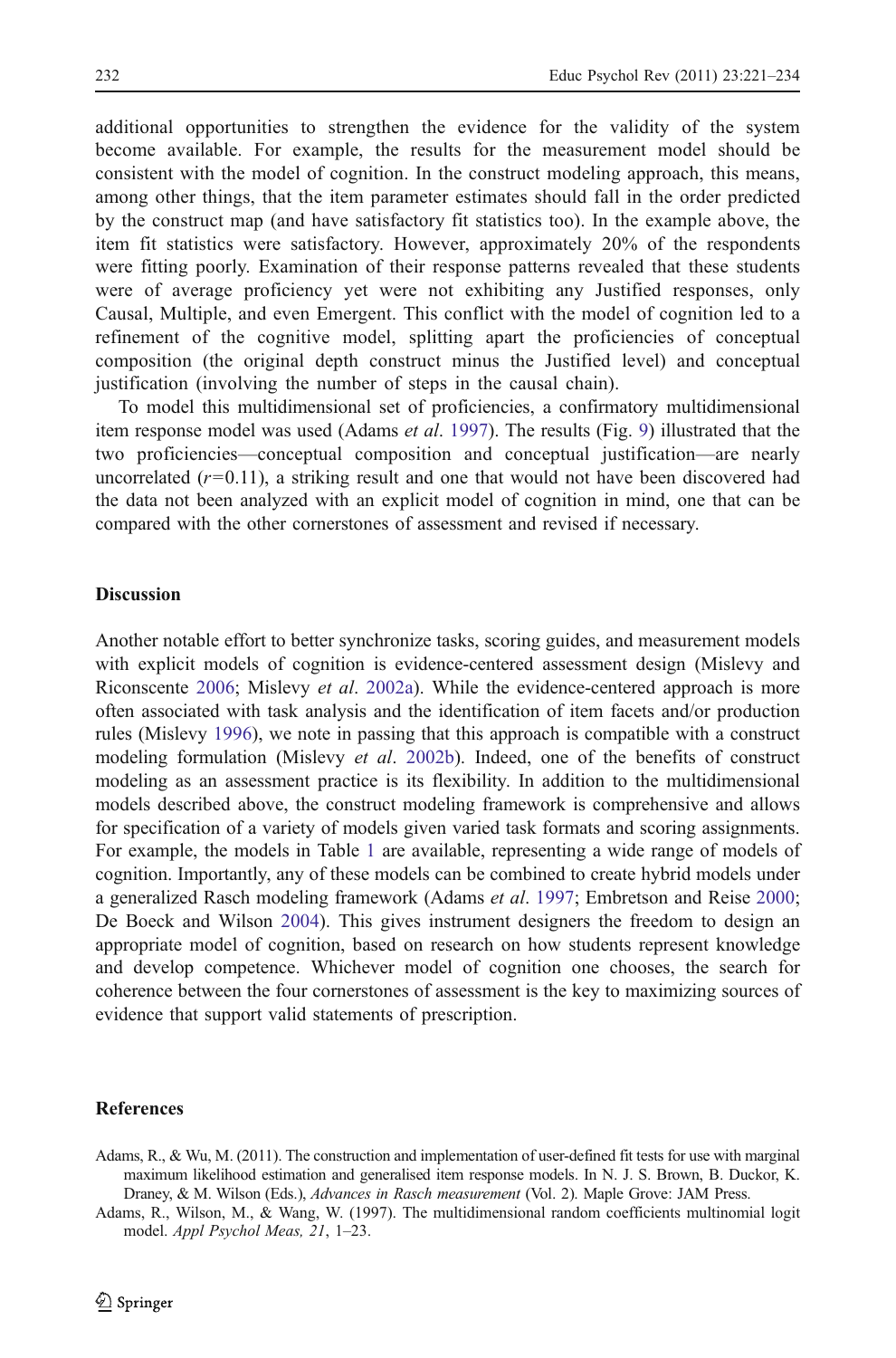- <span id="page-12-0"></span>American Educational Research Association, American Psychological Association, & National Council on Measurement in Education. (1999). Standards for educational and psychological testing. Washington, DC: American Educational Research Association.
- Andrich, D. (1978a). Application of a psychometric rating model to ordered categories which are scored with successive integers. Appl Psychol Meas, 2, 581-594.
- Andrich, D. (1978b). A rating formulation for ordered response categories. Psychometrika, 43, 561–573.
- Briggs, D. C., Alonzo, A. C., Schwab, C., & Wilson, M. (2006). Diagnostic assessment with ordered multiple-choice items. Educ Assess, 11, 33–63.
- Brown, N. J. S. (2005). The multidimensional measure of conceptual complexity. Berkeley: University of California.
- Chase, W. G., & Simon, H. A. (1973). Perception in chess. Cognitive Psychology, 4, 55–81.
- Chi, M. T. H., Feltovich, P. J., & Glaser, R. (1981). Categorization and representation of physics problems by experts and novices. Cognitive Science, 5, 121–152.
- Cronbach, L. J. (1988). Five perspectives on validity argument. In H. Wainer & H. Braun (Eds.), Test validity (pp. 3–17). Hillsdale: Lawrence Erlbaum.
- Crooks, T. J., Kane, M. T., & Cohen, A. S. (1996). Threats to the valid use of assessments. Assessment in Education: Principles, Policy & Practice, 3, 265–285.
- De Boeck, P., & Wilson, M. (Eds.). (2004). Explanatory item response models: A generalized linear and nonlinear approach. New York: Springer-Verlag.
- Embretson, S. E., & Reise, S. P. (2000). Item response theory for psychologists. Mahwah, NJ: LEA.
- Fischer, G. (1983). Logistic latent trait models with linear constraints. Psychometrika, 48, 3–26.
- Hickey, D. T., Zuiker, S. J., Taasoobshirazi, G., Schafer, N. J., & Michael, M. A. (2006). Balancing varied assessment functions to attain systemic validity: Three is the magic number. Studies in Educational Evaluation, 32, 180–201.
- Jenkins, H. (2009). Confronting the challenges of participatory culture: Media education for the 21st century. Cambridge: Massachusetts Institute of Technology.
- Kane, M. T. (2001). Current concerns in validity theory. Journal of Educational Measurement, 38, 319–342.
- Kane, M. T. (2006). Validation. In R. L. Brennan (Ed.), *Educational measurement* (4th ed., pp. 17-64). Lanham: Rowman & Littlefield.
- Linacre, J. (1990). Many-facet Rasch measurement. Chicago: MESA Press.
- Marton, F. (1986). Phenomenography: A research approach to investigating different understandings of reality. Journal of Thought, 21, 29–49.
- Masters, G. (1982). A Rasch model for partial credit scoring. Psychometrika, 47, 149–174.
- Messick, S. (1989). Meaning and values in test validation: The science and ethics of assessment. *Educational* Researcher, 18, 5–11.
- Messick, S. (1995). Validity of psychological assessment: Validation of inferences from persons' responses and performances as scientific inquiry into score meaning. The American Psychologist, 50, 741–749.
- Mislevy, R. J. (1996). Test theory reconceived. Journal of Educational Measurement, 33, 379–416.
- Mislevy, R. J., & Riconscente, M. M. (2006). Evidence-centered assessment design. In S. M. Downing & T. M. Haladyna (Eds.), Handbook of test development (pp. 61–90). Mahwah: Lawrence Erlbaum Associates.
- Mislevy, R. J., Steinberg, L. S., Breyer, F. J., Almond, R. G., & Johnson, L. (2002a). Making sense of data from complex assessments. Applied Measurement in Education, 15, 363–389.
- Mislevy, R. J., Wilson, M. R., Ercikan, K., & Chudowsky, N. (2002b). Psychometric principles in student assessment. CSE Technical Report. Los Angeles, CA: Center for the Study of Evaluation, University of California.
- National Research Council. (2001). Knowing what students know: The science and design of educational assessment. Committee on the Foundations of Assessment. J. Pellegrino, N. Chudowsky, & R. Glaser (Eds). Washington, DC: National Academies Press.
- National Research Council. (2006). Systems for state science assessment. Committee on Test Design for K-12 Science Achievement. M. Wilson, & M. Bertenthal (Eds.). Washington, D.C.: National Academies Press.
- National Research Council. (2007). Taking Science to School: Learning and Teaching Science in Grades K-8. Committee on Science Learning, Kindergarten through Eighth Grade. R. A. Duschl, H. A. Schweingruber, & A. W. Shouse (Eds.). Washington, D.C.: National Academies Press.
- Rasch, G. (1980). Probabilistic models for some intelligence and attainment tests. Chicago: University of Chicago Press. Original work published in 1960.
- Ruiz-Primo, M. A., Shavelson, R. J., Hamilton, L., & Klein, S. (2002). On the evaluation of systemic science education reform: Searching for instructional sensitivity. Journal of Research in Science Teaching, 39, 369–393.